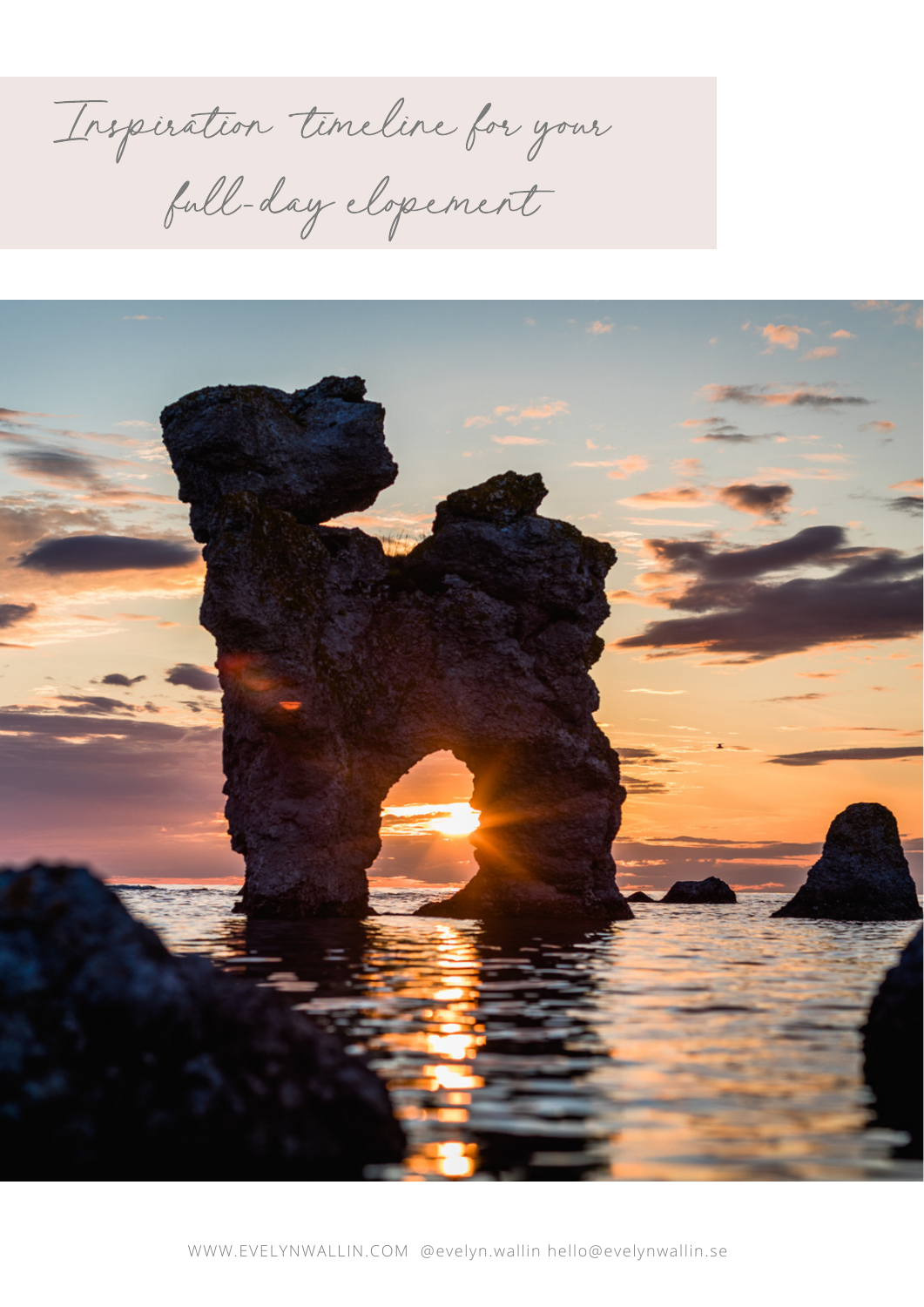Sto ckho lm

## So your wedding day has arrived, let's do this!

9:00 Getting ready PS. There will be a secret here.

.

12:00 Portraits Skansen or Old town

14:00 Ceremony in Rosendal garden followed by bride-tribe and groom-squad portraits & Lunch/Brunch at Rosendal

16.30 Boat to Fjäderholmarna, chill with champagne and portraits

19:00 Dinner at Fjäderholmarna

Snuggles and dessert/cake by the fireplace

Sunset sessions by the cliffs (time depending on the season)

Boat back to city centre and the hotel of choice Saying Good bye!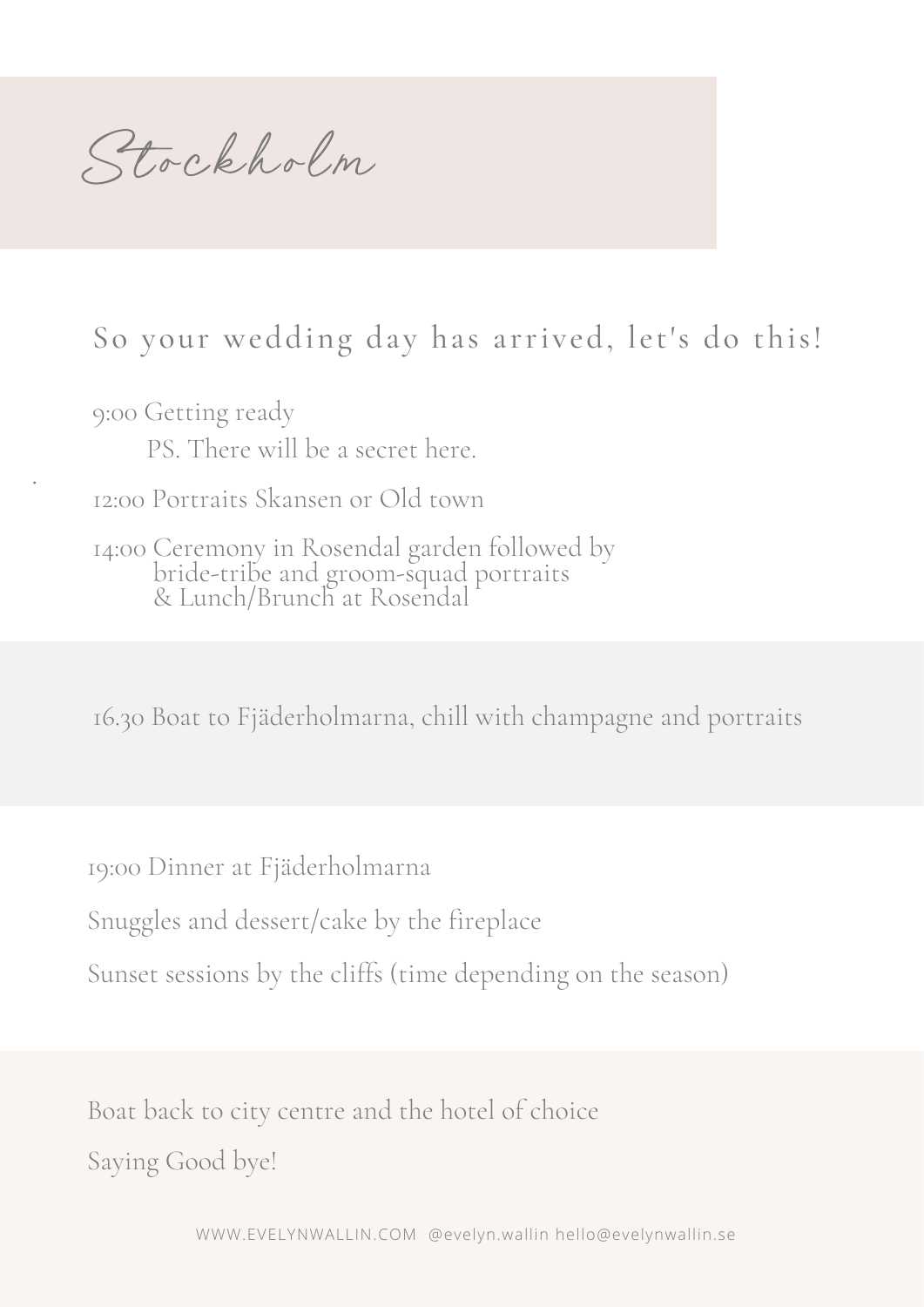Gotland

So your wedding day has arrived, let's do this! Ceremony and vow exchange at your preferred choice.

9:00 Getting ready

PS. There will be a secret here.

12:00 Portraits in Visby and surrounding area with lunch 14:30 Headed up to Blue lagoon, and then FÅRÖ

15:30 Bride-tribe & groom-squad portraits by the blue lagoon 17:00 Ferry to FÅRÖ, chill with champagne and portraits

18:30 Dinner at restaurant of choice, or picnic by the ocean shore

Sunset sessions by the limestones at Gamle hamn or Langhammars (time depending on the season)

Saying Good bye!